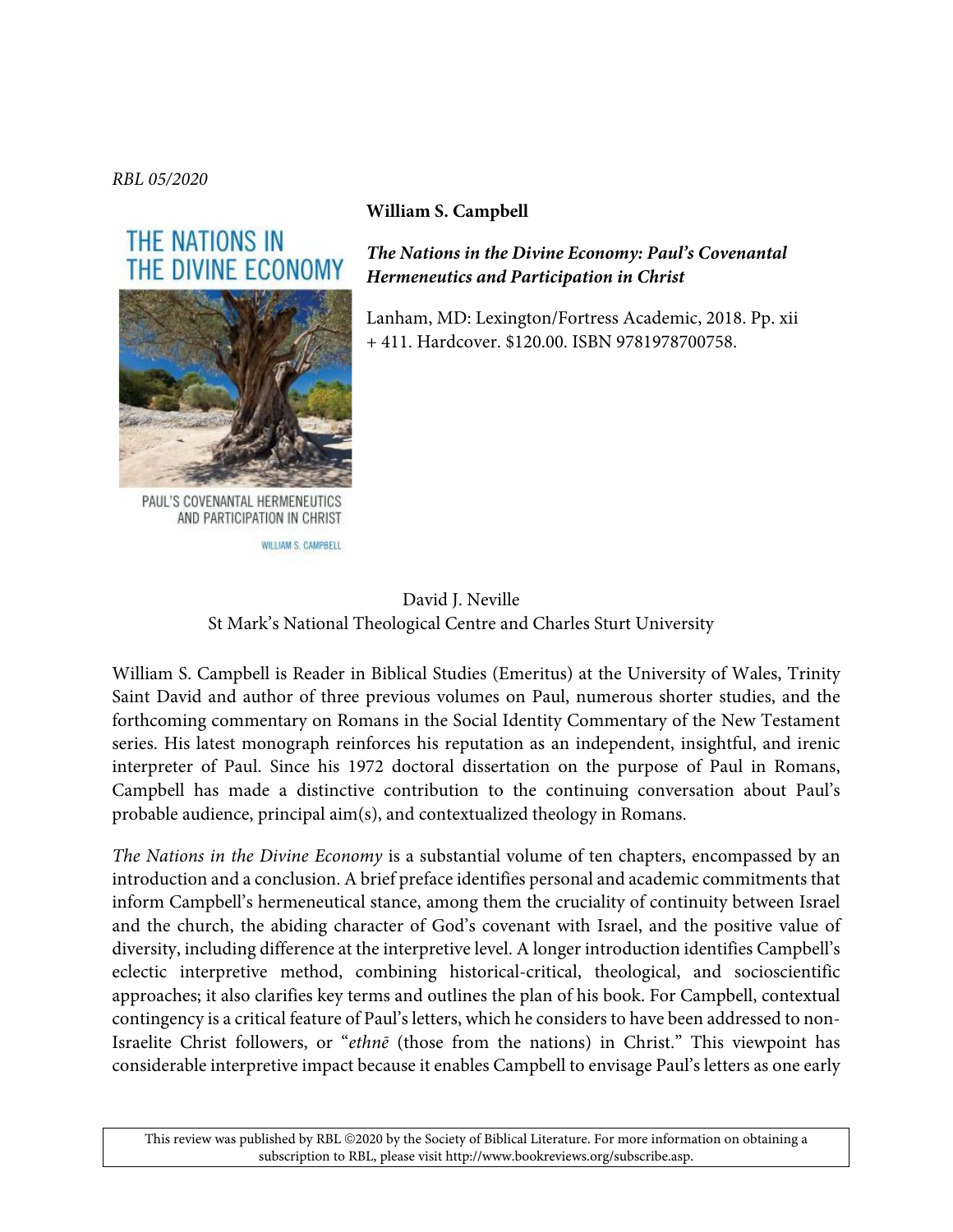expression of commitment to Jesus as Messiah, thereby creating room to read Paul as not only amenable to the maintenance of Jewish traditions among Israelite Christ followers but also concerned to contest anti-Israelite chauvinism within early Christ-oriented communities. Galatians clearly reveals Paul's insistence to non-Israelite Christ-followers that they are not to demonstrate their allegiance to Jesus by means of torah observance. Campbell acknowledges this point but identifies texts within Paul's letters that reveal a different stance toward Jewish Christfollowers. On Campbell's reading, Paul held a nuanced position wherein Israelite Christ-followers should express their allegiance to Jesus Messiah by means of torah observance, whereas non-Israelite Christ-followers were not obligated to abide by Jewish law but should still consider themselves as beneficiaries of God's continuing covenant with Israel.

Campbell's opening chapter offers a distinctive perspective on reasons why the earliest Christ movement so quickly morphed from an intra-Israelite renewal movement into a predominantly non-Israelite sociality that was inimical to Israelite tradition. Appealing to Ephesians as a case study of post-Pauline ecclesial developments, Campbell postulates that *ethn*ē in Christ may have sensed an identity deficiency when advised that they could no longer participate in social activities that involved idolatry, a deficiency exacerbated by little or no attachment to the Jewish roots of their new religious allegiance. Any such sense of identity deficiency may have fostered selfdefinition over against Jewish Christ-followers, leading to a devaluation of Israel's heritage and also to supersessionist tendencies.

Chapter 2, "The Hermeneutics of Antithesis," begins by sketching anti-Judaic receptions of Paul from the second century onward. For Campbell, "What is significant in the history of the reception of Paul is the tenacious continuity that emerges in the anti-Jewish reception of his thought and actions" (51). This chapter also examines five features of Paul's letters that have been interpreted as inimical to the continuing status and role of Israel in God's redemptive purposes: Paul's selfunderstanding as apostle to the (non-Israelite) nations; his varied but frequently negative assertions about the torah; his gospel's universal scope; his conversion, perceived as a turning away from his Israelite heritage; and his challenging, often hyperbolic, rhetoric. With respect to each point, however, Campbell argues for a contextual interpretive stance capable of perceiving Paul's continuing concern and regard for Israel within the purposes of God. As he puts it later, "Paul held to the conviction that the covenant differentiated between Israel and the nations in the divine economy and that this was the basis for the apostle's conviction that Christ-followers from each of these groups should remain in the state in which they were called [see 1 Cor 7:17–20], whether as Jew or as non-Jew" (129).

Campbell's third chapter documents an anti-Judaic bias in the origins, development, and continuing practice of historical-critical biblical interpretation. Even scholars such as E. P. Sanders and James Dunn are found, in differing ways, to be "unable to present a Paul whose deepest convictions are *positively* related to Jewish thought" (83, emphasis original). By contrast, Campbell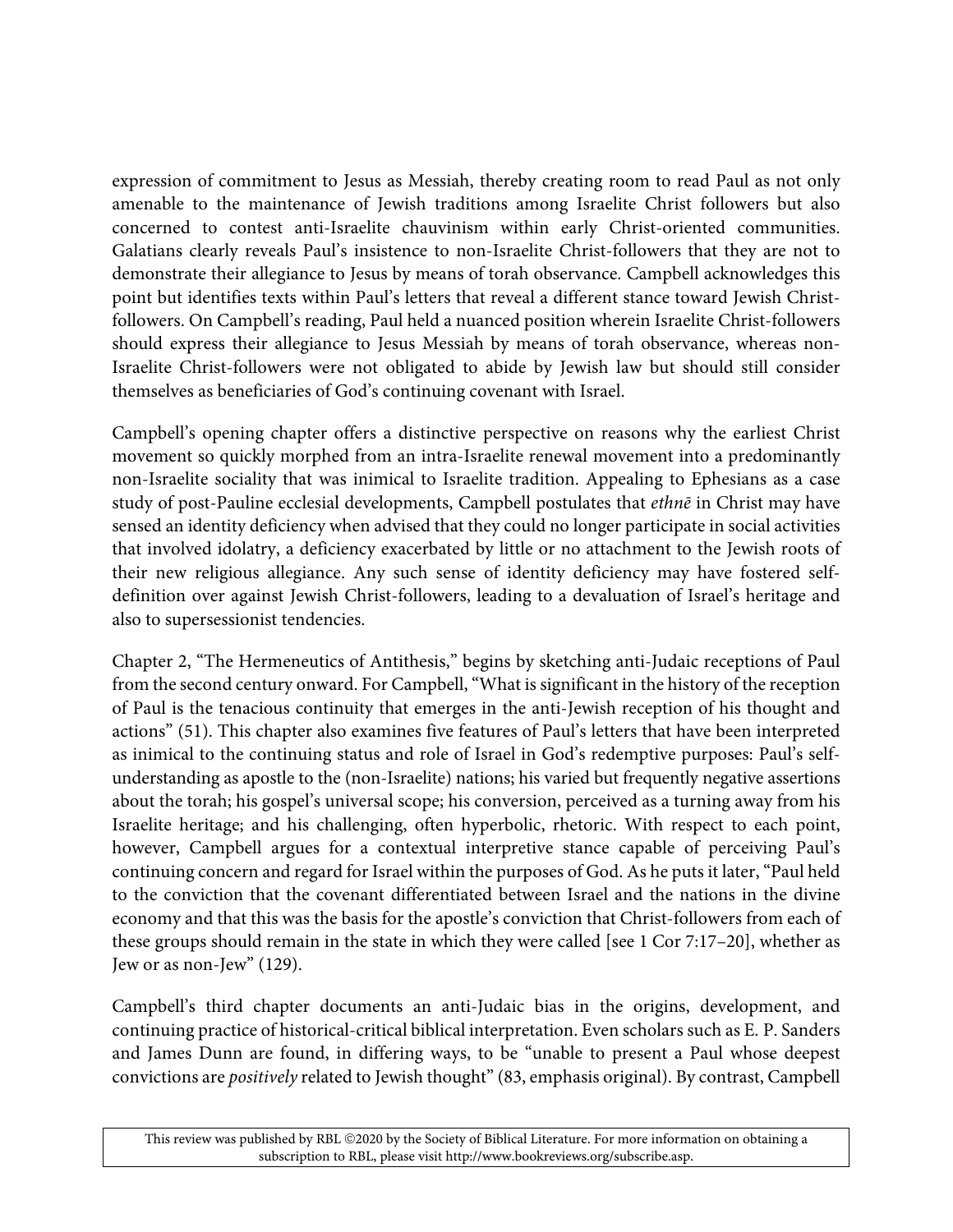advocates for an interpretation of Paul in which both Israelite and non-Israelite Christ-followers are recognized as integral to communities in Christ, inclusive of their diverse ethnic identities. The universal scope and appeal of the gospel proclaimed by Paul are not grounds for achieving uniformity in Christ; rather, at least with respect to identity markers named by Paul, genuine universality in Christ is inclusive of particularity, pluriformity, and nondiscriminatory differentiation.

Chapter 4 elaborates on three factors necessary for an adequate appreciation of Paul's abiding attachment toward and association with his Israelite heritage: that diversity rather than uniformity was characteristic of early Christianity; that the addressees of Paul's letters were non-Jews only; and that one must be ever mindful of the pre-70 CE context of Paul's mission and letter writing. Then follows a brief section that provides an illuminating window into Campbell's conception of the nature of the relation between Pauline assemblies and "Judaism." Non-Israelite *ethn*ē in Christ were in some sense "subgroups within the overarching umbrella of Judaism" (114) but had to develop a self-understanding and group identity distinct from—but not separate from and over against—Jewish institutions and torah-prescribed practices. In relation to local expressions of Judaism, *ethn*ē in Christ necessarily differentiated themselves so as to comprehend their distinctively new social identity, but such clarifying comparison need not have entailed alienating contrast or hostile opposition. "Thus Paul is constantly involved, and deeply implicated, in the development of the self-understanding of *ethn*ē in Christ to prevent them being compelled to become Jews and to create for them a distinct identity, alongside of, and not in opposition to, the other diverse groups within Judaism" (115).

The burden of chapter 5 is to demonstrate that Paul did not oppose ethnic differentiation but recognized and affirmed such distinctiveness, subject to the christological criterion for (re)evaluating all things (Phil 3:7–8). Affirming divine impartiality, Campbell argues for interpreting Rom 3:22 and 10:12 as Pauline negations of divine discrimination against either Jews or Greeks, despite their evident ethnic distinctions. Paul's mission to the nations was concerned to broaden the benefits of God's continuing covenant with Israel, but not by obliterating ethnic differences between Israel and the nations. In Campbell's view, Paul continued to affirm ethnic differences between Israelites and non-Israelites but disavowed divine discrimination on the basis of such differences.

Campbell's sixth chapter focuses on 2 Cor 3. Contending against Christian supersessionism, buttressed by the notion of a new covenant in Christ displacing and replacing God's old covenant with Israel, he reads 2 Cor 3:1–4:6 through the lens of a hermeneutic of comparison that emphasizes commonality grounded in an appreciation of continuity between the Testaments. Cognizant that Paul makes various contrasts at this point in his letter, Campbell nevertheless sets out to demonstrate that Paul's scripturally grounded argument together with key themes within the passage tell against positing a "strong contrast" between Old and New Testament scriptures. Within the context of an apparent request for letters of commendation, perhaps occasioned by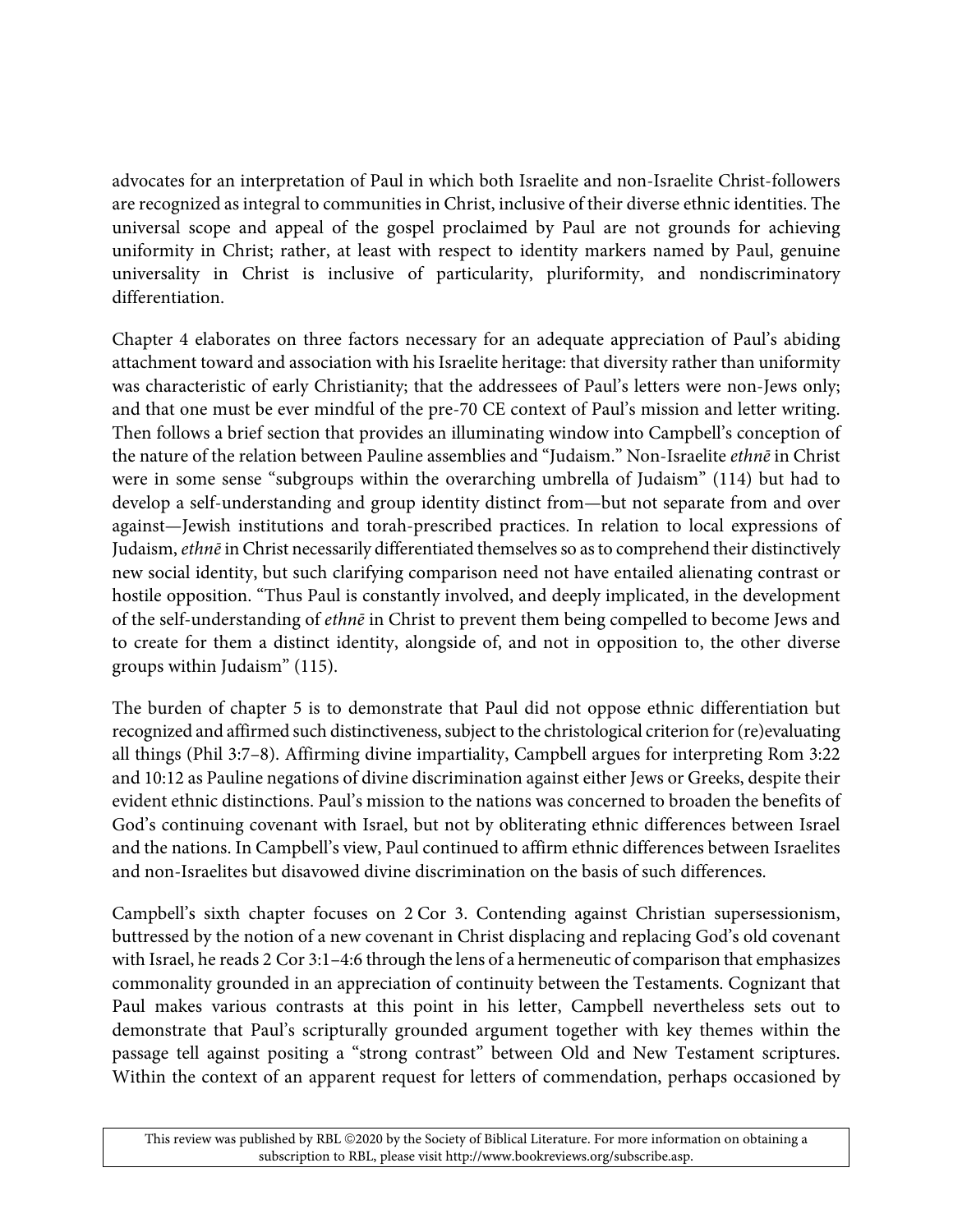Paul's appeal for contributions to his collection and on the supposition that the question of the role of Moses in the transmission of the torah was posed by status-oriented Corinthians themselves, Campbell contends that Paul's contextually provoked inferences from Exod 34 function within a *gal wahomer* (lesser to greater) comparison between Moses's "letter" ministry and Paul's "ministry of the Spirit" rather than contributing to a condescending contrast between old and new covenants in which the new annuls the old for all Christ-followers.

In chapter 7 Campbell continues to argue for continuity of divine revelation across the Testaments, here focusing on the themes of divine faithfulness and the remnant as these relate to the nations. In his view, the promises of God to Israel were transmitted by historical Israelites, as recorded in the scriptures of Israel. Moreover, the biblical remnant is an Israelite remnant, even in Paul's day, although for Paul the remnant comprises Israelite Christ-followers—through whom God shows continuing faithfulness to Israel, through whom the promises of God are extended to the nations, and through whom continuity of divine disclosure may be traced from the covenant with Israel to the renewed or reratified covenant in Christ.

Chapter 8 maintains Campbell's focus on continuity in divine purpose between historic Israel and *ethn*ē in Christ, as construed by Paul in his appeal to Abraham as the father of all who are in Christ. Focusing on Rom 4 and 9, he argues that Paul articulated a version of restoration eschatology in which Israelite Christ-followers were perceived as the faithful remnant through whom the nations would be drawn to experience God's saving benefits, which would lead to the salvation of all Israel. In this connection, although non-Israelites may become heirs of God's promises to Abraham through Christ, they must still be inducted into Israelite traditions and maintain a positive posture toward Israel's heritage. *Ethn*ē in Christ need to be socialized into a Jewish symbolic world by means of instruction in Israelite scripture and tradition so as to be able to appreciate and, in some sense, to participate in the narrative of Israel, albeit without becoming Israelites.

Chapter 9, "Participation in Christ and the Transformation of Identity," contends that, in Christ, Israelites retain their social identity as Israelites and non-Israelites retain their ethnic identity as non-Israelites, despite the need for the latter group to learn to inhabit a Jewish symbolic world by becoming familiar with Israel's scriptures and traditions. For *ethn*ē in Christ, then, participation in Christ entails participation in the narrative of Israel but without adopting an Israelite identity. Within the larger community of Christ-followers, social or cultural identity is not transcended but remains differentiated; even so, such differentiated identity, while retained, is also transformed in accordance with the reconfiguration of values and priorities that necessarily comes from reevaluating all things in light of Jesus as Israel's Messiah. In Paul's letters, unity in Christ does not imply uniformity, nor does oneness in Christ imply homogeneity. "Transformation in Christ is an imperative for Paul," according to Campbell, "but transformation involves both continuity and change" (273). This chapter also critiques contemporary discourse on ethnicity and identity in Paul, themes of longstanding concern to Campbell.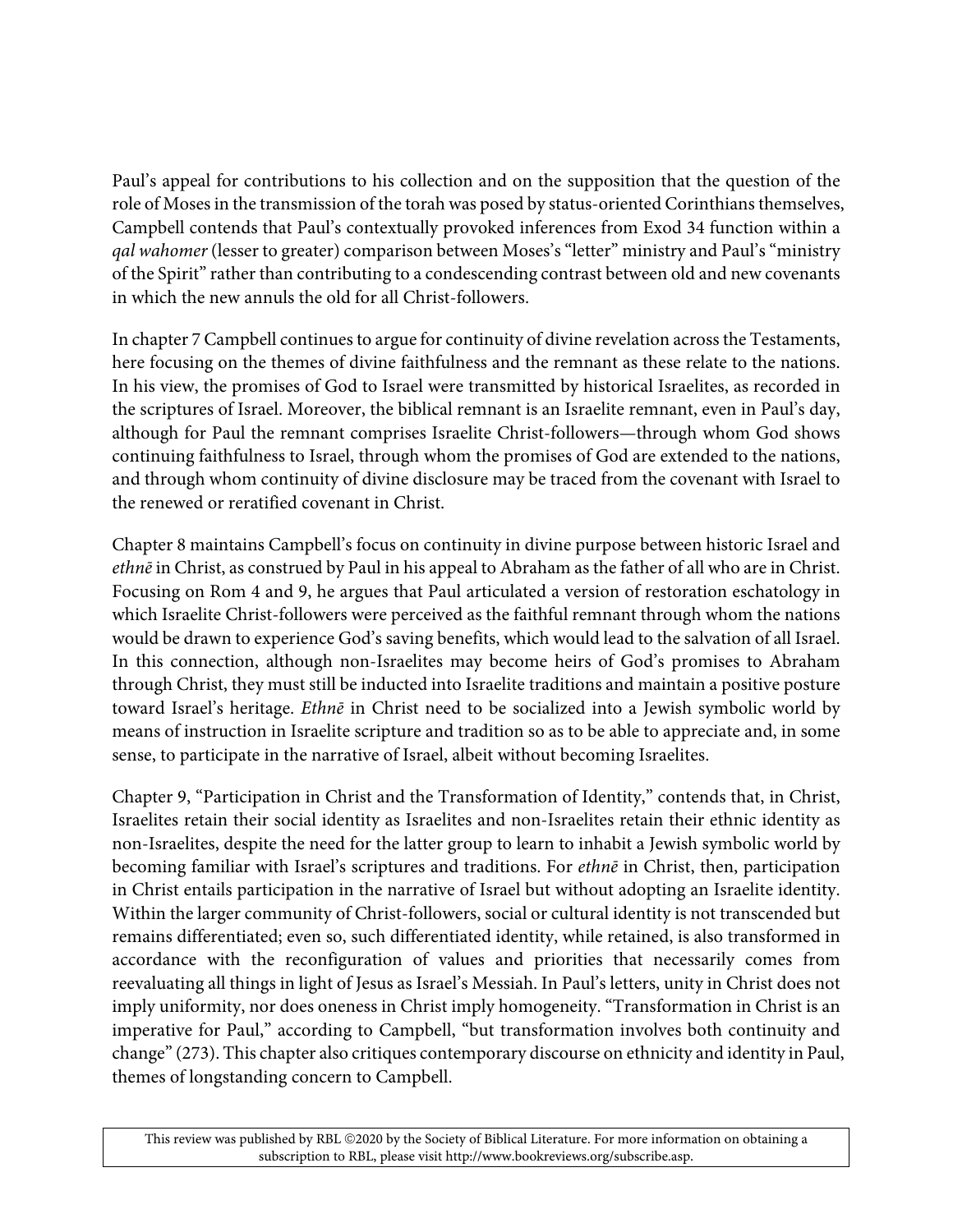Chapter 10, "Covenantal Hermeneutics in Paul," opens by considering the role of covenant in Paul's letters and thought. For Campbell, the available evidence indicates that covenantal categories remained important to Paul, for whom the Christ event facilitated covenant renewal rather than an entirely new covenant. Although *ethn*ē in Christ are not incorporated into God's covenant with Israel, their incorporation in(to) Christ implies their receipt of God's covenantal promises to Israel. Through Christ, God renews the covenant with Israel, so that *ethn*ē in Christ share with Israelites the blessings of the reratified covenant. In short, God's covenant with Israel remained central to Paul, but this theme played but a minor role in his letters because his audience was composed of non-Israelites who were not called into the covenant with Israel, which even after the Christ event remains God's covenant *with Israel*.

In a brief concluding chapter Campbell identifies several themes central to comprehending Paul's hermeneutical and theological emphases: the contextual contingency of Paul's letters, all addressed to non-Israelite *ethn*ē in Christ; God's abiding covenant with Israel, reaffirmed and renewed through the mission of Jesus Messiah, in whom the blessings of the covenant are extended to the nations; the continuing differentiation (without accompanying denigration either way) between Israelite and non-Israelite Christ followers; contemporary interpretation of divine agency in history; the collective and corporate, no less than individual, dimensions of Paul's gospel; and the focal point of Paul's hermeneutics: the glory (and glorification) of God, toward which both Israel's continuing role in the purposes of God and Paul's proclamation of the gospel to the nations point as their ultimate goal. The chapter ends with a brief postscript outlining Campbell's *desiderata* for future Pauline interpretation.

On reflection, a noteworthy aspect of *The Nations in the Divine Economy* is Campbell's case for a hermeneutics of commonality and comparison (rather than contrast), in contradistinction from what he terms a "hermeneutics of antithesis." As one who identifies peace as a core Pauline concern, Campbell's advocacy of a hermeneutics of commonality, continuity, and positive comparison may be seen as an extension of the Pauline imperative regarding reconciliation. Conversant with the fraught reception history of Paul's letters, especially with respect to Jewish scripture and tradition, Campbell reads for peace. This interpretive stance is by no means the only notable feature of his contribution to Pauline studies, but it is one deserving of continuing attention and engagement on the part of his scholarly peers.

Throughout this book Campbell attaches particular significance to his considered opinion that Paul's undisputed letters were addressed to non-Israelites, *ethn*ē in Christ. Especially with respect to Romans, however, this judgment is not as secure as he claims. When Paul directly addressed his audience at Rom 1:7, he apparently had in mind *all* loved by God in Rome called (to be) holy ones, not only non-Israelite Christ-followers. Surprisingly, Rom 1:7 is mentioned only in passing within a single note (284–85), albeit with a reference to his prior study on "The Addressees of Paul's Letter to the Romans," wherein he is not quite so assertive about an exclusively non-Jewish audience for